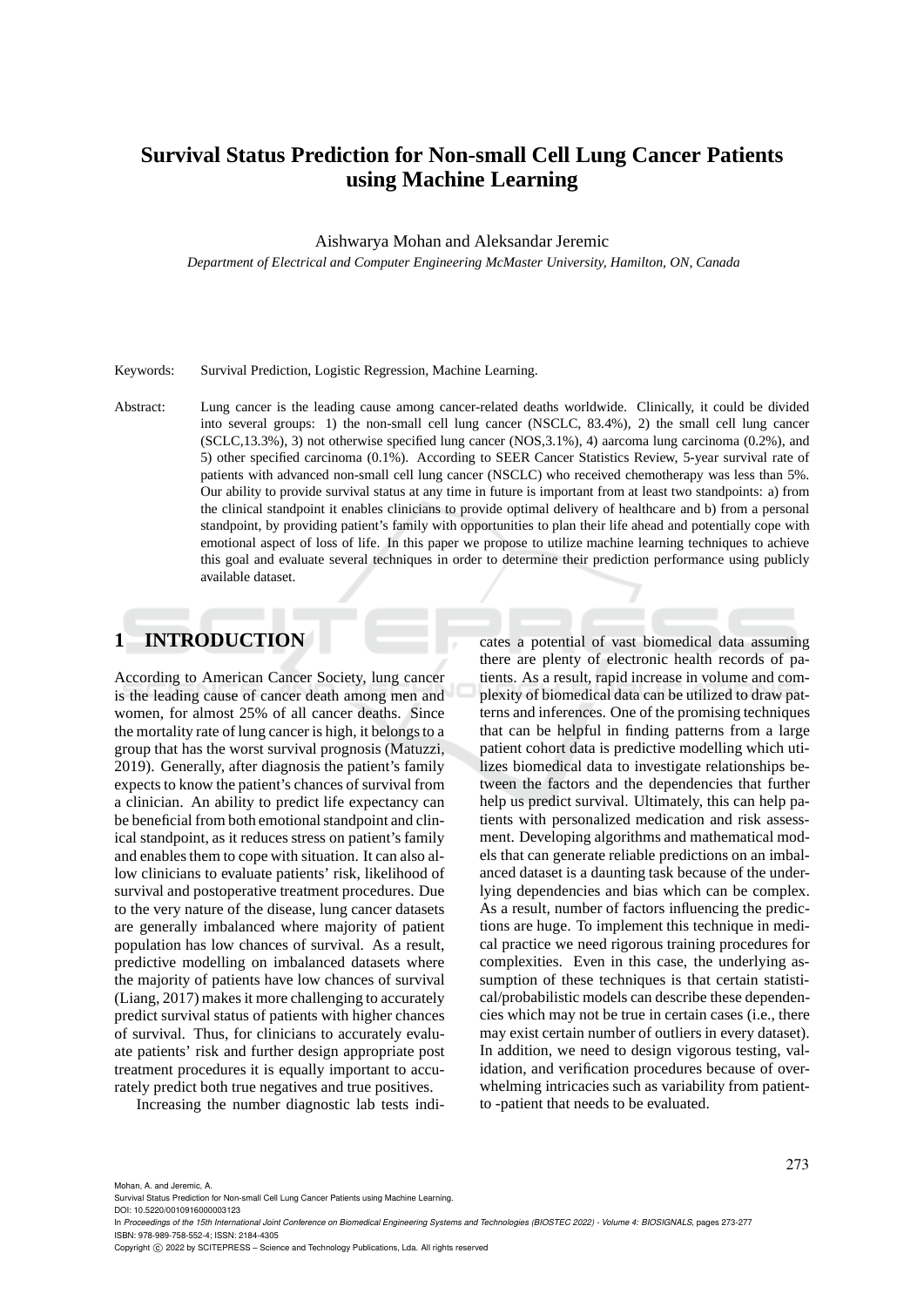Unequal distribution of data between majority class i.e. patients that are less likely to survive and minority class i.e. patients that are likely to survive can induce bias towards majority class, leaving minority class samples to be often misclassified. Misclassification of minority class can lead to hectic postoperative treatment procedures, high dosage of recommended drugs and accelerated health follow-ups and diagnostic tests which can cause stress both physically and psychologically. An ability to predict survival status of patient at a given time by clinician can alleviate this stress. Hence, to use machine learning models in clinical practice they should be designed in such a way that they are robust towards bias induced by majority class. These models can also be used as a risk assessment tool to help us determine which patients should be offered imaging. However, all these tools suffer from aforementioned common challenge of bias towards majority class. Furthermore, they are also dynamic in nature and need to be updated continuously as the environment changes. Hence, model should be constructed and designed in such a way that it can adjust if there are changes in the subset of the population.

In this paper, we investigate different approaches for predicting survival status of patients suffering from non-small cell lung cancer. In Section 2 we present signal model, i.e. different classifiers on which our analysis will be performed and later in the paper we list evaluation metrics for measuring performance. In addition we define a fusion algorithm that can be used to combine decisions of different machine learning algorithms. In Section 3, related dataset and results from different tests performed on training data will be discussed. In Section 4 we conclude our findings for this study and present suggestions for future work.

# **2 SIGNAL MODELS**

#### **2.1 Data Set**

The dataset used for evaluation of the proposed model is from MAASTRO Clinic, (Maastricht, The Netherlands). This dataset is open source and can be found at TCIA (The cancer imaging archive) under NSCLC (Aerts, 2019). Four hundred and twenty-two consecutive patients were included (132 women and 290 men), with inoperable, histologic or cytologic conferred NSCLC, UICC stages I-IIIb, treated with radical radiotherapy alone ( $n = 196$ ) or with chemoradiation ( $n = 226$ ). Mean age was 67.5 years (range: 33–91 years). The study has been approved by the institutional review board. All research was carried out in accordance with Dutch law. The Institutional Review Board of the Maastricht University Medical Centre (MUMC+) waved review due to the retrospective nature of this study. Out of 422 records, we have only 365 patients with all the information. The survival time (in days) in the dataset is from the start of the treatment and there is a possibility that the status of patient recorded may not be accurate i.e. the clinicians may not have received the information right when the event outcome occurred.

# **2.2 Machine Learning Models**

Training a model that predicts the survival status at a given time, means forecasting the odds of outcome instead of forecasting the point estimate of the occurrence. In our case there are two disease outcomes i.e. alive and dead, defined so that if the result of odds are greater than 50% then the predicted class is assigned value 1 (alive) otherwise it is 0 (dead). We investigate applicability of several models: gradient boosting, XGboost and random forrest. The main difficulty in this particular application are the unbalanced data sets since the number of patients surviving the lung cancer after certain period of time is relatively small. To this purpose we propose to fuse the the proposed machine learning algorithms using our information fusion algorithm proposed in (Liu et al., 2007).

# **2.3 Gradient Boosting**

Boosting is defined as a strategy that involves combination of multiple simple models resulting in an overall stronger model. The simple models are called as weak learners. For example, the flow chart in Figure 1 below explains the gradient boosting method for N trees. Tree 1 is trained using a feature matrix *X* and target variable *y*. The predictions labelled  $\hat{y}_1$  are used to determine the training set loss function  $r_1$ . Tree2 is then trained using the feature matrix *X* and the loss function  $r_1$  of Tree1 as labels. The predicted results *hatr*<sub>1</sub> are then used to determine the loss function  $r_2$ . The process is repeated until all the N trees forming the ensemble are trained.

In other words, instead of fitting a model on the data at each iteration, it fits a new model to the residual errors made by the previous model. The details of gradient boosting method are outlined in (Ke et al., 2017).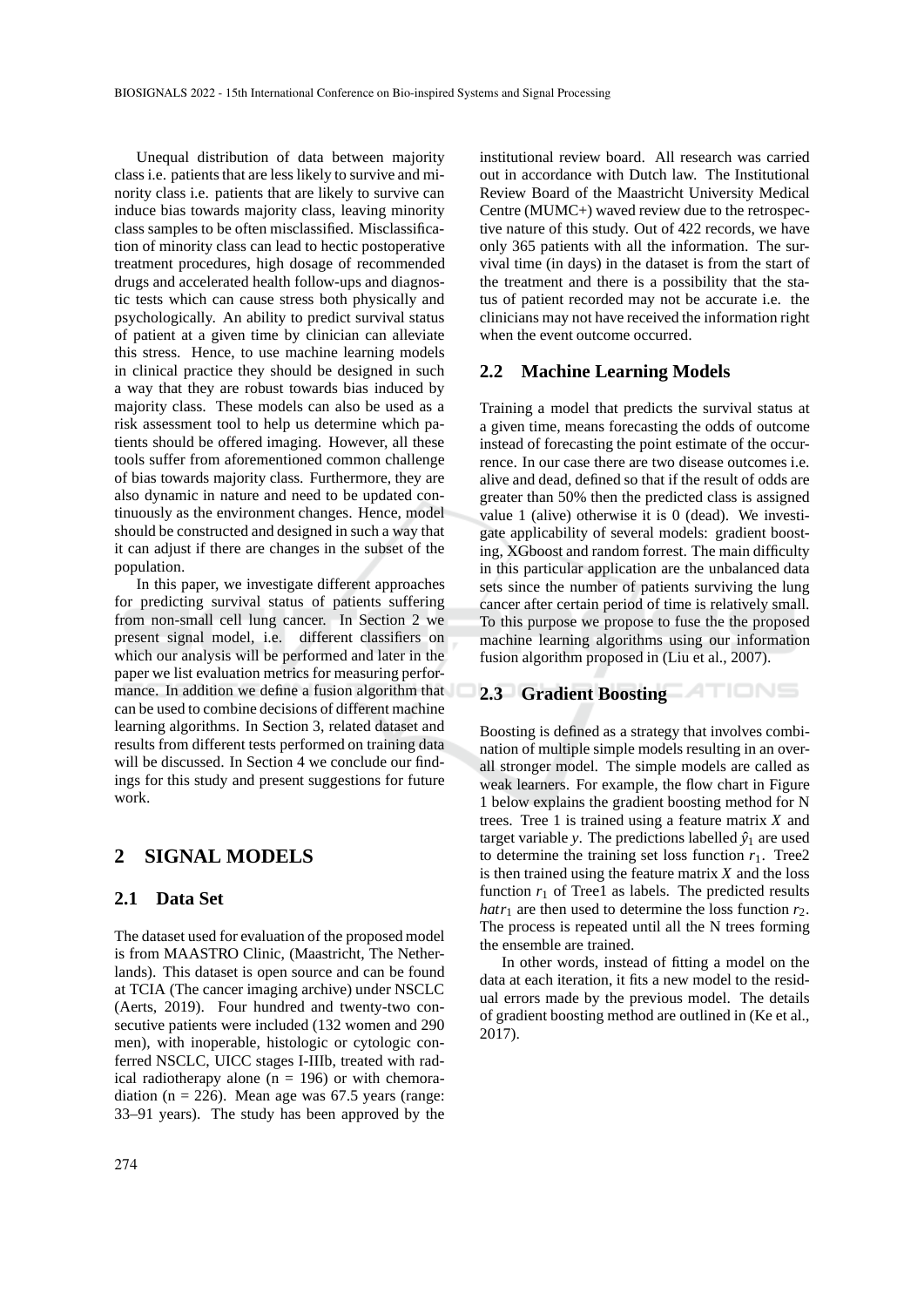

Figure 1: Gradient Boosting algorithm scheme.

### **2.4 XGBoost**

XGBoost stands for extreme gradient boosting as it uses second-order Taylor expansion of the loss function to iterate and calculate weights at leaf nodes of the new tree K (Zhao, 2020). Additionally, a regularization term is added to the loss function to control the complexity of the model and prevent it from overfitting. Therefore, XGBoost performs better in training efficiency, massive parallelism, and quadratic convergence (Zhao, 2020).

It can perform well on imbalanced datasets as it calculates the second order gradients i.e., second partial derivatives of loss function ultimately giving more information about the direction of gradients and minimizes loss function.

#### **2.5 Random Forrest**

In addition to the aforementioned models, we investigate applicability of the ensemble methods that utilize machine learning methods using different learning algorithms. To this purpose we select decision tree approach and utilize commonly used Random Forrest (Dai et al., 2018) technique which uses bagging and feature randomness when building each tree creating an uncorrelated forest of trees which makes decision by aggregating the votes from different trees. To illustrate the performance of this algorithm in Fig. 2-4 we illustrate the tree growth for our dataset. Due to random feature selection, the trees are more independent of each other as compared to regular bagging, which often results in better predictive performance.

#### **2.6 Fusion Algorithm**

Each of the aforementioned classifiers can be treated as a single channel detector making a decision in a binary classification problem. In order to improve their overall performance we propose to combine their classifications using the distributed system illustrated in Figure 5.



Figure 2: First decision tree.



Figure 3: Fourth decision tree.

The global decision in the fusion centre is then made by minimizing the overall probability of error/misclassification.

$$
P_e = P(H_0)P(u_0 = 1|H_0) + P(H_1)P(u_0 = 0|H_1)
$$

The optimality criterion for *N* is given by (Varshney, 1986).

$$
u_0 = \begin{cases} 1, & \text{if } w_0 + \sum_{n=1}^3 w_n > 0 \\ 0, & \text{otherwise} \end{cases} \tag{1}
$$

where, 
$$
w_0 = \log \left( \frac{P_1}{P_0} \right)
$$

and 
$$
w_n = \begin{cases} \log((1 - P_n^m)/P_n^f), & \text{if } u_n = 1 \\ \log(P_n^m/(1 - P_n^f)), & \text{if } u_n = 0 \end{cases}
$$
 (3)

The probabilities of false alarm and missed detection of the *n*th local detector are denoted as  $P_n^f$  and  $P_n^m$ , respectively. Note that in (Mirjalily, 2003) the authors presented analytical solution for the above problem in the case of binary classification. Note that in a particular setting if the data size is limited



Figure 4: Fourth Decision Tree.

(2)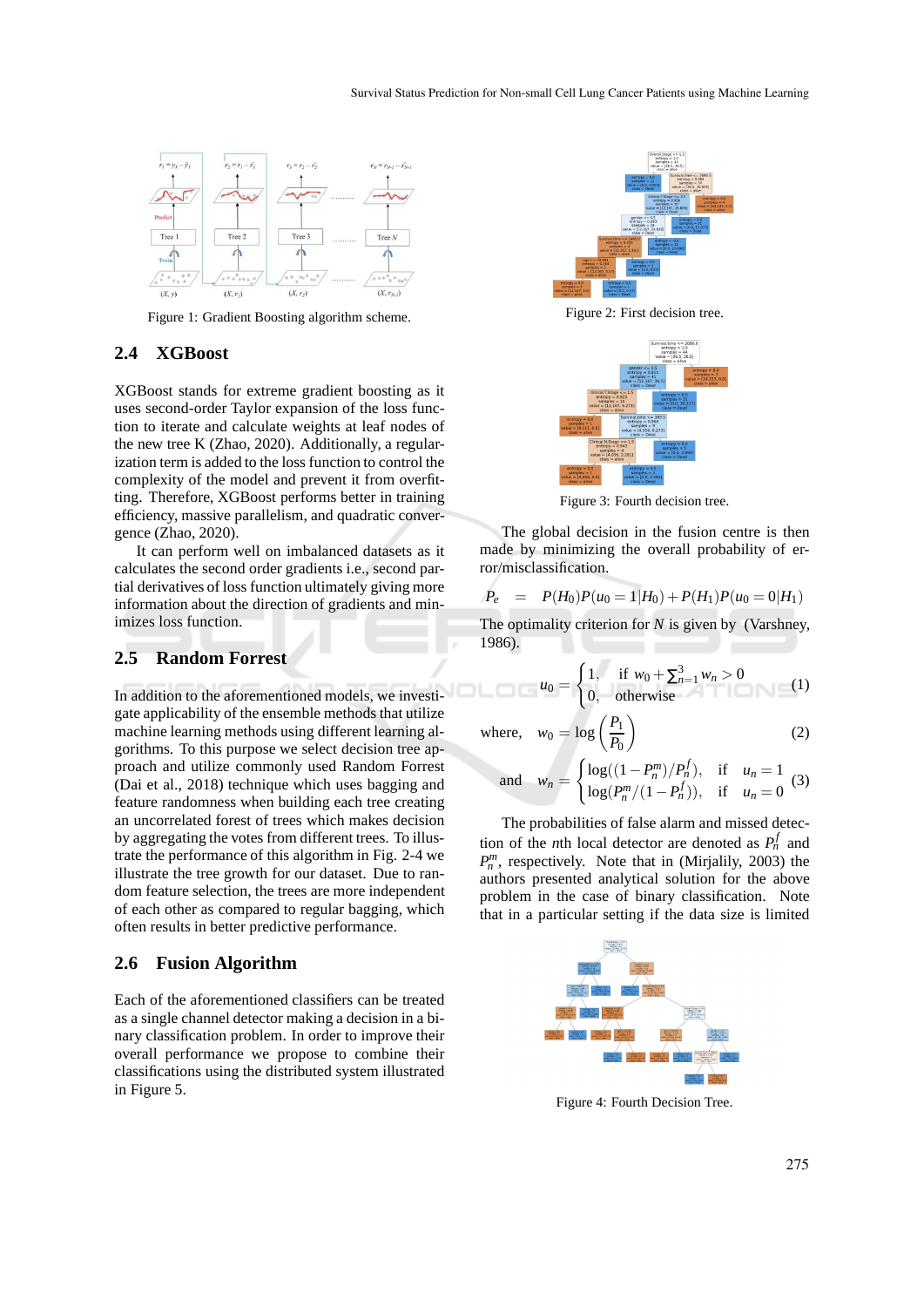

Figure 5: Classification Fusion System.

and/or the number of events needed for accurate calculation of anomalies is not sufficient we developed a maximum likelihood based algorithm that exploits the multinomial probability mass function describing the decision vector and utilized in order to estimate the anomalies as well as prior probabilities (seizure and no-seizure). We presented the details of these algorithms in (Liu et al., 2014).

# **3 RESULTS**

To evaluate the performance of the proposed algorithm we plan to use several commonly used performance metrics F1-score and recall as most of the lung cancer datasets are imbalanced due to the nature of the disease. Recall is defined as a ratio of true positives and summation of true positives and false negatives and F1-score is defined as a harmonic mean of the precision and recall.. In Table 1 we illustrate the performance results for 50-50 split in which only 50% of the data was used for training. The results include both average value and variance since the performance of machine learning algorithms is heavily dependent on the training dataset. In Table 2 we illustrate similar results but for training ratio split 90-10.

Table 1.

|            | av. R. | av. $F1$ | var R     | var F1 |
|------------|--------|----------|-----------|--------|
| <b>GB</b>  | 79%    | 77%      | $0.7\%$   | 3%     |
| <b>XGB</b> | 73%    | 67%      | 0.6%      | 2.1%   |
| RF         | 82%    | 63%      | $0.9\%$   | 0.8%   |
| Fus.       | 86%    | 82%      | $0.8\%$ . | 0.6%   |

Table 2.

|           | av. R. | av. F1 | var R     | var F1  |
|-----------|--------|--------|-----------|---------|
| <b>GB</b> | 80%    | 83%    | 0.9%      | 1.9%    |
| XGB       | 79%    | 80%    | 1.1%      | 3.1%    |
| RF        | 88%    | 84%    | 1.2%      | $0.9\%$ |
| Fus.      | 92%    | 89%    | $1.1\%$ . | 0.6%    |

#### **4 CONCLUSIONS**

In this paper we demonstrated applicability of several machine learning models in order to determine the life status of lung cancer patients after certain period of time. Due to the limited nature of the dataset available fully temporal model was not developed as it would require larger data set in order to evaluate performance dependence on the time passed. Our preliminary results indicate that significant accuracy can be achieved assuming that all the relevant parameters are measured/monitored and available which further emphasizes the need for standardized data management. Due to the fact that the performance of machine learning models is heavily dependent on data set, an effort should be made in order to investigate performance of the proposed techniques, especially fusion, on larger data sets. Given a sufficiently large data set, we would be able to compare the performance of our fusion model to an unsupervised model in which the prediction results would be fused using another layer of machine learning models.

Furthermore, the proposed techniques can be extended to create soft decision algorithms in which outcomes would be given with certain probabilistic confidence. However to achieve this goal, which would include temporal dependence, an effort should be made to obtain a database in which sufficient status information exists for variety of patients and sufficiently large temporal points. The main advantage of this approach would be to provide life expectancy estimate in addition to survival probability at a particular time.

# **REFERENCES**

- Dai, B., Chen, R.-C., Zhu, S.-Z., and Zhang, W.-W. (2018). Using random forest algorithm for breast cancer diagnosis. In *2018 International Symposium on Computer, Consumer and Control (IS3C)*, pages 449–452.
- Ke, G., Meng, Q., Finley, T., Wang, T., Chen, W., Ma, W., Ye, Q., and Liu, T.-Y. (2017). Lightgbm: A highly efficient gradient boosting decision tree. In Guyon, I., Luxburg, U. V., Bengio, S., Wallach, H., Fergus, R., Vishwanathan, S., and Garnett, R., editors, *Advances in Neural Information Processing Systems*, volume 30. Curran Associates, Inc.
- Liang, H. (2017). Evaluation and accurate diagnoses of pediatric diseases using artificial intelligence. *Nature Medicine*, 9(4):433–438.
- Liu, B., Jeremic, A., and Wong, K. (2007). Blind adaptive algorithm for M-ary distributed detection. In *IEEE International Conference on Acoustics, Speech and Signal Processing, 2007. ICASSP 2007*, volume 2.
- Liu, B., Jeremic, A., and Wong, K. (2014). Optimal distributed detection of multiple hypotheses using blind